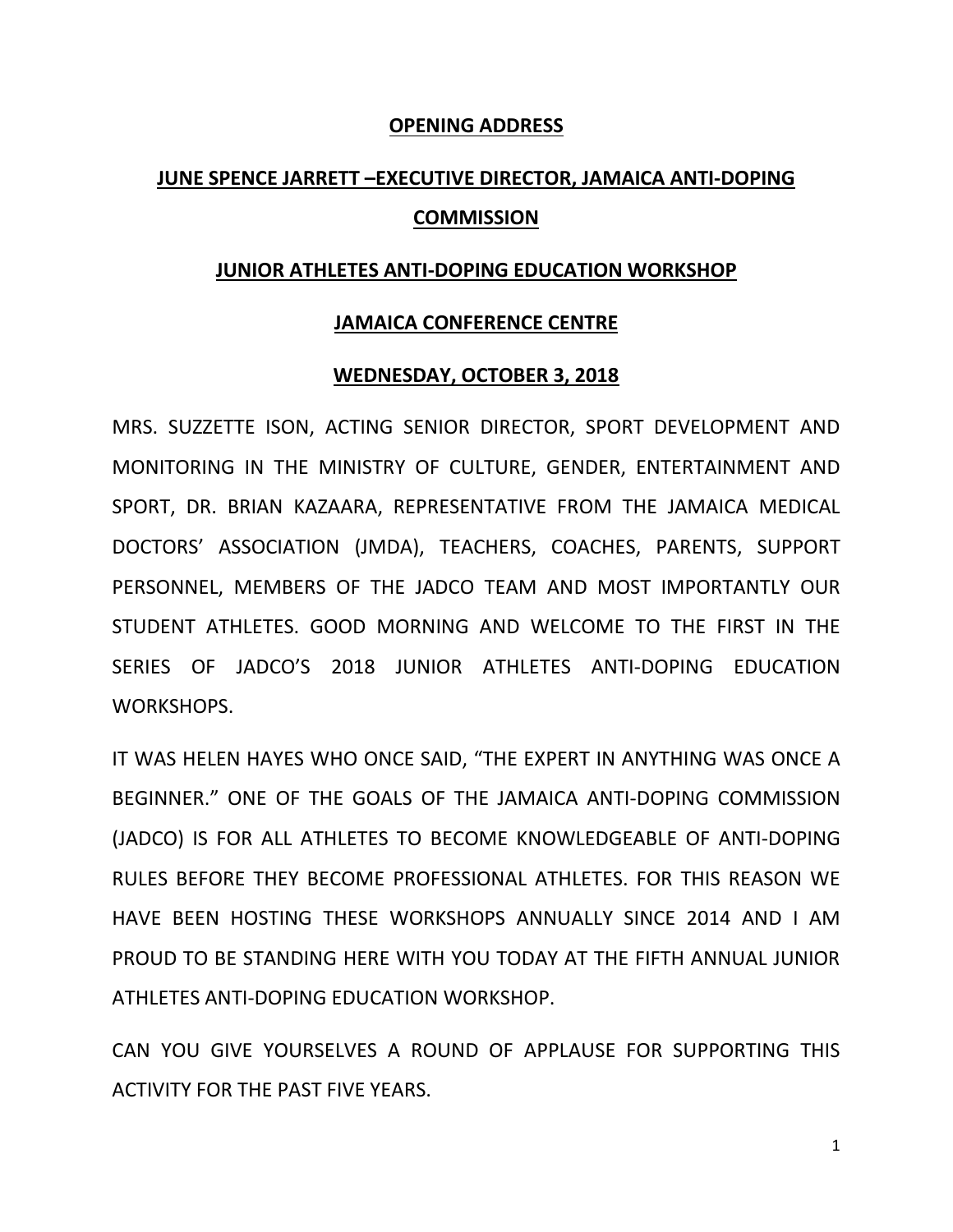THIS WORKSHOP AIMS TO HIGHLIGHT OUR JINGLE COMPETITION AS WELL AS COMMEMORATE OUR 10TH ANNIVERSARY WHICH IS BEING HELD UNDER THE THEME, "**KEEPING SPORT CLEAN, FORGING BETTER PARTNERSHIPS." WE AT JADCO ARE COMMITTED TO FORGING BETTER PARTNERSHIPS AS IT IS OUR DESIRE TO SERVE YOU BETTER.** 

OUR COMMEMORATIVE ACTIVITIES BEGAN ON SUNDAY, JULY 22, 2018 WITH OUR DECENNIAL CHURCH SERVICE AT THE SAINT ANDREW'S SCOTS KIRK UNITED CHURCH. THIS WAS FOLLOWED BY OUR DECENNIAL GALA WHICH WAS HELD AT THE TERRA NOVA ALL-SUITE HOTEL IN KINGSTON ON THE DAY OF OUR ANNIVERSARY JULY 25, 2018.

TODAY WE ARE HERE WITH YOU AT THE JUNIOR ATHLETES ANTI-DOPING EDUCATION WORKSHOP, WHICH IS A PART OF OUR COMMEMORATIVE ACTIVITIES. THIS WORKSHOP WILL ALSO BE HELD IN THREE LOCATIONS ISLAND WIDE. NEXT WEEK WE WILL TRAVEL TO MANCHESTER, THE WEEK AFTER THAT WE WILL BE IN MONTEGO BAY AND WE WILL CONCLUDE THE SERIES IN THE PARISH OF ST. ANN. THESE WORKSHOPS WERE DESIGNED WITH YOU IN MIND.

THROUGHOUT THE PAST DECADE WE HAVE WORKED ASSIDUOUSLY TO ENSURE THAT THE COMMISSION REMAINS COMMITTED TO THE FIGHT AGAINST DOPING IN SPORT. WE AT JADCO ARE PROUD OF OUR ACCOMPLISHMENTS OVER THE YEARS. MOST NOTABLE OF WHICH IS THE IMPROVEMENT OF OUR TESTING PROGRAMME.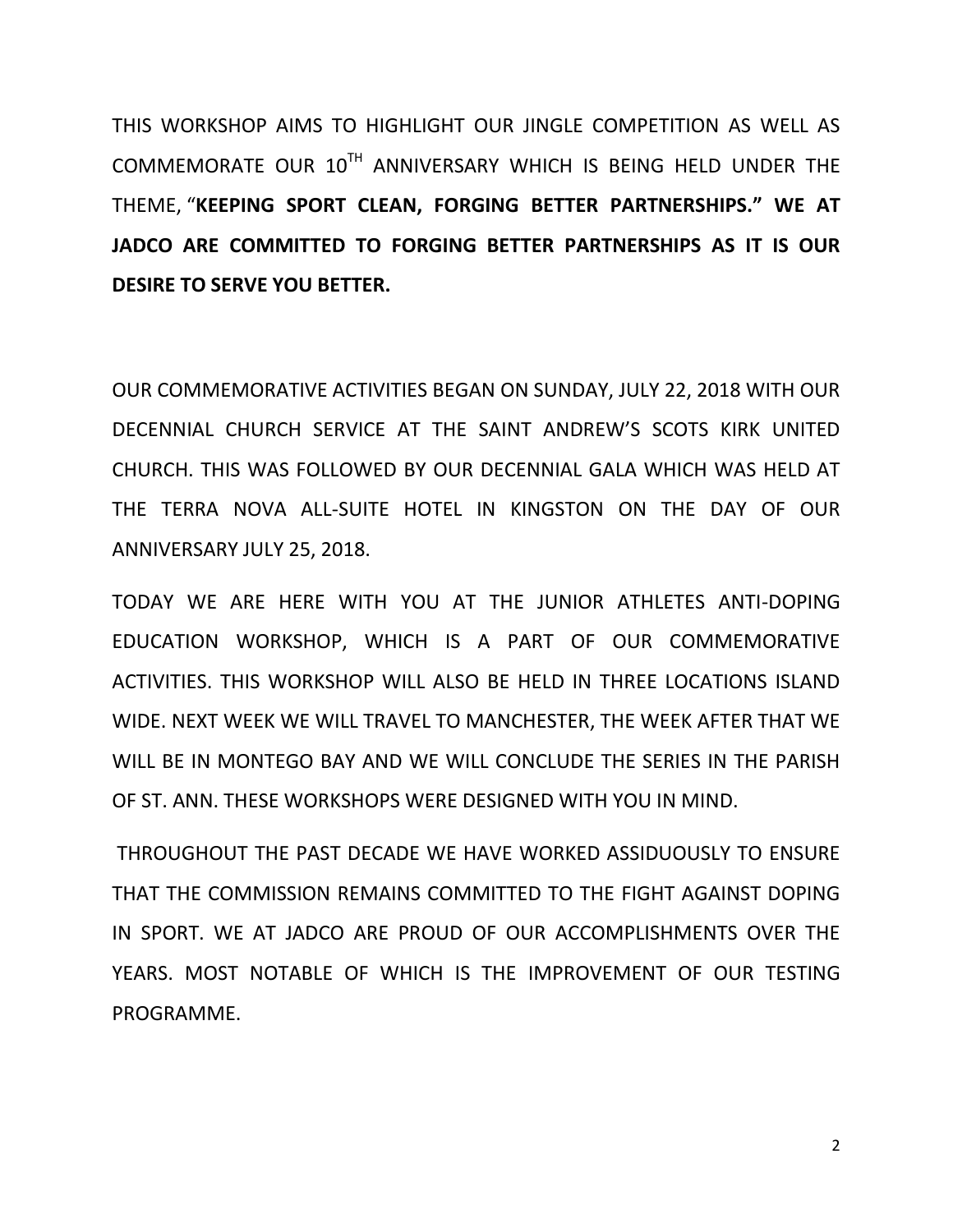- JADCO CONTINUES TO PROTECT THE INTEGRITY OF SPORT WITH THE TESTING OF ATHLETES AND THIS IS BEING DONE ACCORDING TO THE INTERNATIONAL STANDARDS OF THE WORLD ANTI-DOPING CODE.
- DURING JUNE 2015, WE INSTITUTED BLOOD SAMPLE COLLECTION AS PART OF OUR DOPING CONTROL PROCESS. THIS HAS ENABLED THE COMMISSION TO DETECT A WIDER RANGE OF PROHIBITED SUBSTANCES AND METHODS.

WE ARE REBRANDING OUR EDUCATION PROGRAMME:

- THE COMMISSION EDUCATES ATHLETES AND THEIR SUPPORT PERSONNEL WITH INFORMATION ON ANTI-DOPING AND WE HAVE ALSO INCORPORATED VALUES-BASED EDUCATION IN OUR PROGRAMMES.
- APART FOM THE JUNIOR ATHLETES ANTI-DOPING EDUCATION WORKSHOPS WE HAVE BEEN HOSTING THE SENIOR ATHLETES ANTI-DOPING EDUCATION WORKSHOP ANNUALLY SINCE 2014.
- WE ALSO HOST THE JADCO SYMPOSIUM AND JADCO SCHOOL TOUR ANNUALLY.

PLEASE INDICATE BY A SHOW OF HANDS IF JADCO HAS ALREADY VISITED YOUR SCHOOL.

THE COMMISSION ALSO HOSTS WORKSHOPS FOR FEDERATIONS AND ASSOCIATIONS AND THE GENERAL PUBLIC AND SETS UP A JADCO BOOTH AT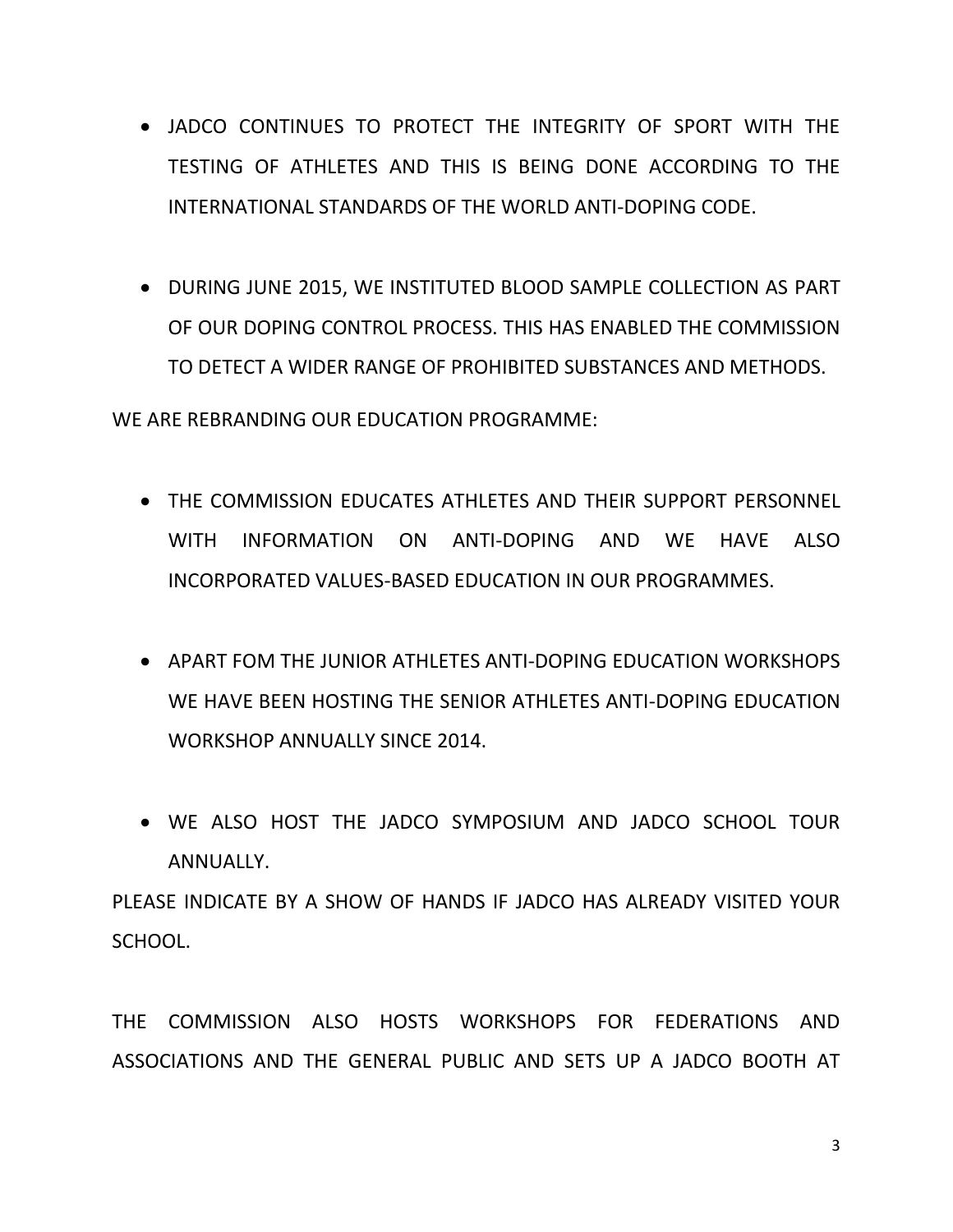SEVERAL SPORTING EVENTS. WE WANT YOU TO SEE JADCO AS FRIENDS AND NOT AS AN ENEMY.

JADCO'S IMPACT CONTINUES TO BE FAR-REACHING. WE PROVIDE ANTI-DOPING INFORMATION LOCALLY AND INTERNATIONALLY THROUGH OUR:

- JADCO AND YOU TELEVISION AND RADIO PROGRAMMES
- OUR QUARTERLY NEWSLETTER, TRUE SPIRIT
- OUR WEBSITE AND SOCIAL MEDIA PLATFORMS.

ATHLETES AND SUPPORT PERSONNEL, THANK YOU FOR TAKING TIME OUT OF YOUR SCHEDULE TO JOIN US HERE TODAY. WE CANNOT ACHIEVE OUR MANDATE WITHOUT YOU ATHLETES AND SUPPORT PERSONNEL. YOU ALL NEED TO UNDERSTAND THE RULES GOVERNING ANTI-DOPING IN SPORT. THEREFORE, A WORKSHOP OF THIS NATURE IS EXTREMELY IMPORTANT. WE ENCOURAGE YOU TO LISTEN ATTENTIVELY, ASK QUESTIONS AND WHEN YOU LEAVE HERE TODAY MAKE IT A PRIORITY TO SHARE WHAT YOU HAVE LEARNED WITH OTHERS FROM YOUR SCHOOL AND YOUR COMMUNITY. WE LOOK FORWARD TO AN INTERACTIVE WORKSHOP.

DURING LAST YEAR'S SERIES OF WORKSHOPS, WE AWARDED THE PARTICIPANTS IN THE JADCO POSTER COMPETITION AND REVEALED THE WINNING DESIGNS. TODAY AS A PART OF OUR TENTH ANNIVERSARY CELEBRATION WE WILL BE LAUNCHING THE 2018-2019 JADCO JINGLE COMPETITION FOR SECONDARY

4